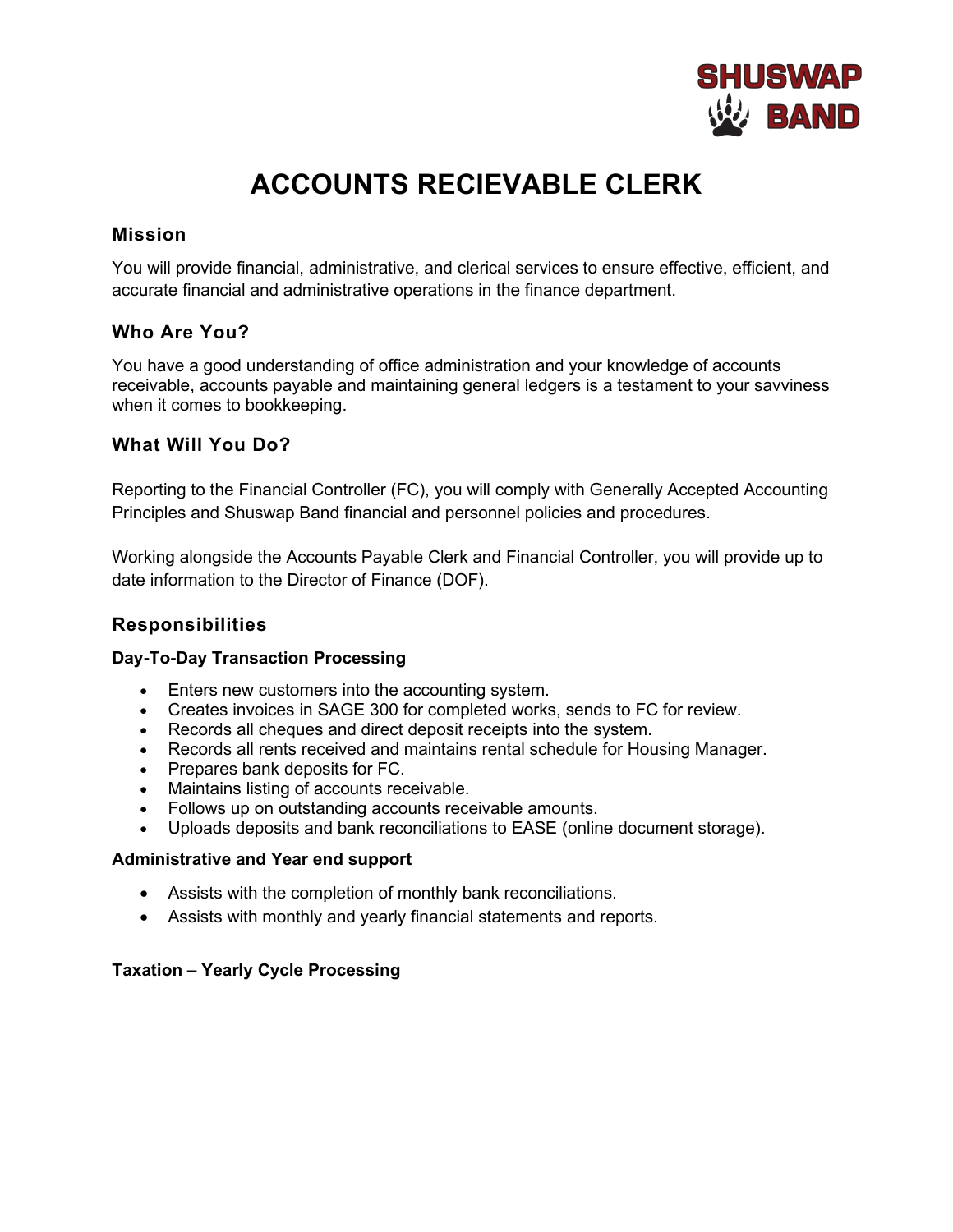

- Maintains up-to-date client listing in TAS (Tax admin. Software) working with the Lands manager, FC, DOF, and BC Assessment.
- Issues the Yearly tax statements to customers on or before June 1 of each year.
- Records all payments from customers in TAS and issues receipts.
- Assess penalties and interest as necessary for late payments.
- Provides tax searches upon legal request and issues invoices for search.

#### **Kinbasket Water and Sewer – Quarterly Cycle and Day to day**

- Maintains up-to-date client listing in TAS works with various managers to ensure accuracy of client listing.
- Issues Quarterly utility invoices to customers from TAS.
- Record all payments from customers in TAS.
- Performs other duties and responsibilities as necessary in the performance of the position and as assigned by the Financial Controller.

## **Skills and Abilities**

- Knowledge of office administration and possess advanced bookkeeping skills.
- Knowledge of accounts receivable, accounts payable and maintaining general ledgers.
- Awareness of Generally Accepted Accounting Principles (GAAP) and Employment Standards Act (2000).
- Knowledge of First Nation Programs & Services and Personnel Policies and Procedures.
- Demonstrate superb financial calculation understanding, knowledge and skills.
- Demonstrate computer experience including the ability to work with accounting software (SAGE 300), spreadsheets and word processing programs, and email at a highly proficient level.

## **Qualifications**

- College Diploma or equivalent in Business administration with a focus on accounting.
- Minimum two (2) years of recent and successful employment experience within a professional office and finance environment, preferably in an A/R role.
- Must review and follow all Nation Policies and Procedures. HR manual, Finance policies and Financial Administration Law.
- Willing to obtain a cleared criminal record check.
- Valid drivers license is required.